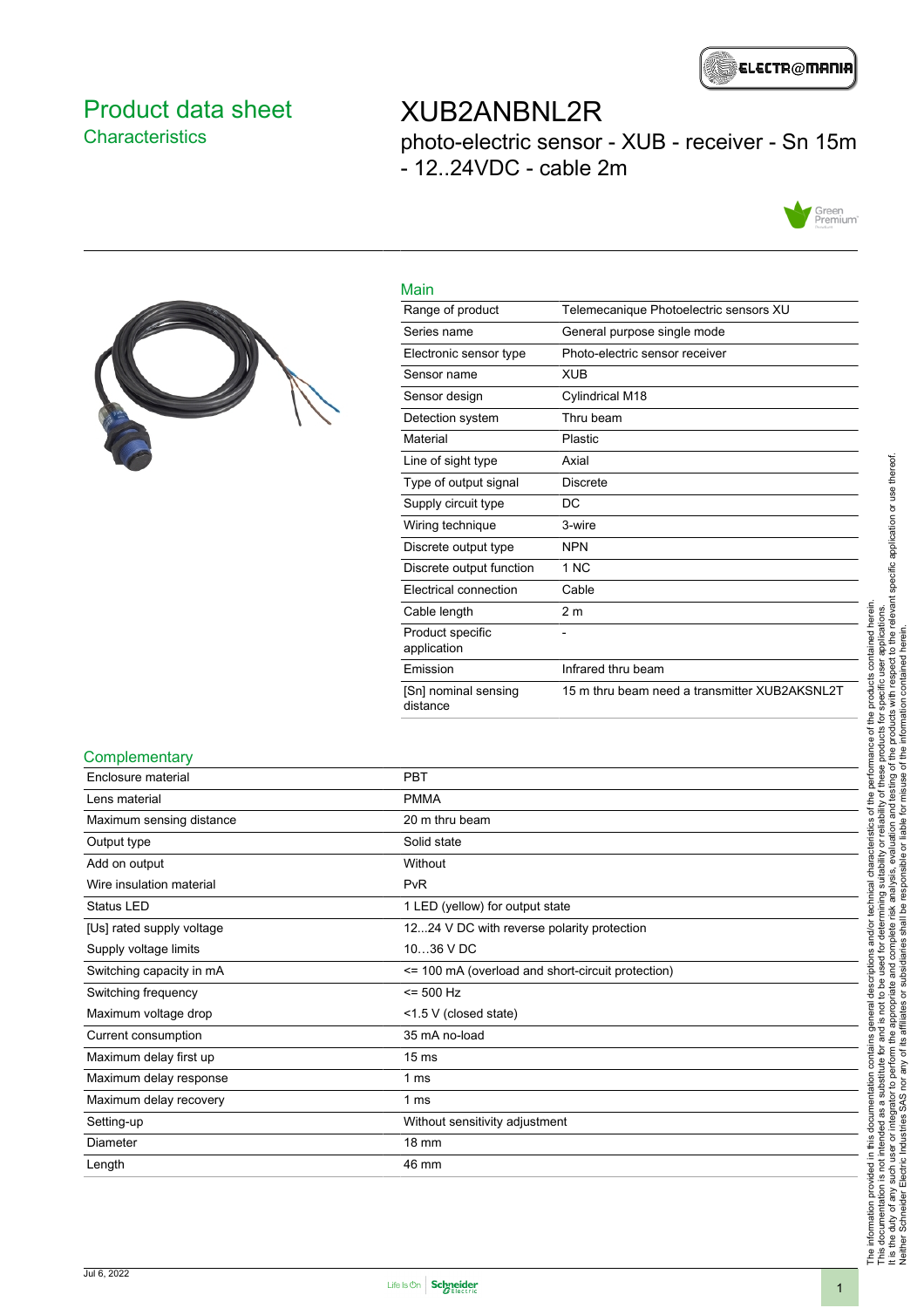### Environment

| Product certifications                | UL<br>CЕ<br><b>CSA</b>                                                                           |
|---------------------------------------|--------------------------------------------------------------------------------------------------|
| Ambient air temperature for operation | $-2555$ °C                                                                                       |
| Ambient air temperature for storage   | $-4070 °C$                                                                                       |
| Vibration resistance                  | 7 gn, amplitude = $+/$ 1.5 mm (f = 1055 Hz) conforming to IEC 60068-2-6                          |
| Shock resistance                      | 30 gn (duration = 11 ms) conforming to IEC 60068-2-27                                            |
| IP degree of protection               | IP65 double insulation conforming to IEC 60529<br>IP67 double insulation conforming to IEC 60529 |

### Packing Units

| Unit Type of Package 1       | <b>PCE</b>      |
|------------------------------|-----------------|
| Number of Units in Package 1 | 1               |
| Package 1 Weight             | 104.0 g         |
| Package 1 Height             | $13 \text{ cm}$ |
| Package 1 width              | 4.1 cm          |
| Package 1 Length             | 9.5 cm          |
| Unit Type of Package 2       | S <sub>02</sub> |
| Number of Units in Package 2 | 1               |
| Package 2 Weight             | 455.0 g         |
| Package 2 Height             | $15 \text{ cm}$ |
| Package 2 width              | 30 cm           |
| Package 2 Length             | 40 cm           |

### Offer Sustainability

| Sustainable offer status        | Green Premium product                                                                      |
|---------------------------------|--------------------------------------------------------------------------------------------|
| <b>REACh Regulation</b>         | REACh Declaration                                                                          |
| <b>EU RoHS Directive</b>        | Pro-active compliance (Product out of EU RoHS legal scope) EPEU RoHS<br><b>Declaration</b> |
| Mercury free                    | Yes                                                                                        |
| RoHS exemption information      | dor <sub>Yes</sub>                                                                         |
| <b>Environmental Disclosure</b> | Product Environmental Profile                                                              |
| <b>Circularity Profile</b>      | End Of Life Information                                                                    |

## Contractual warranty

Warranty 18 months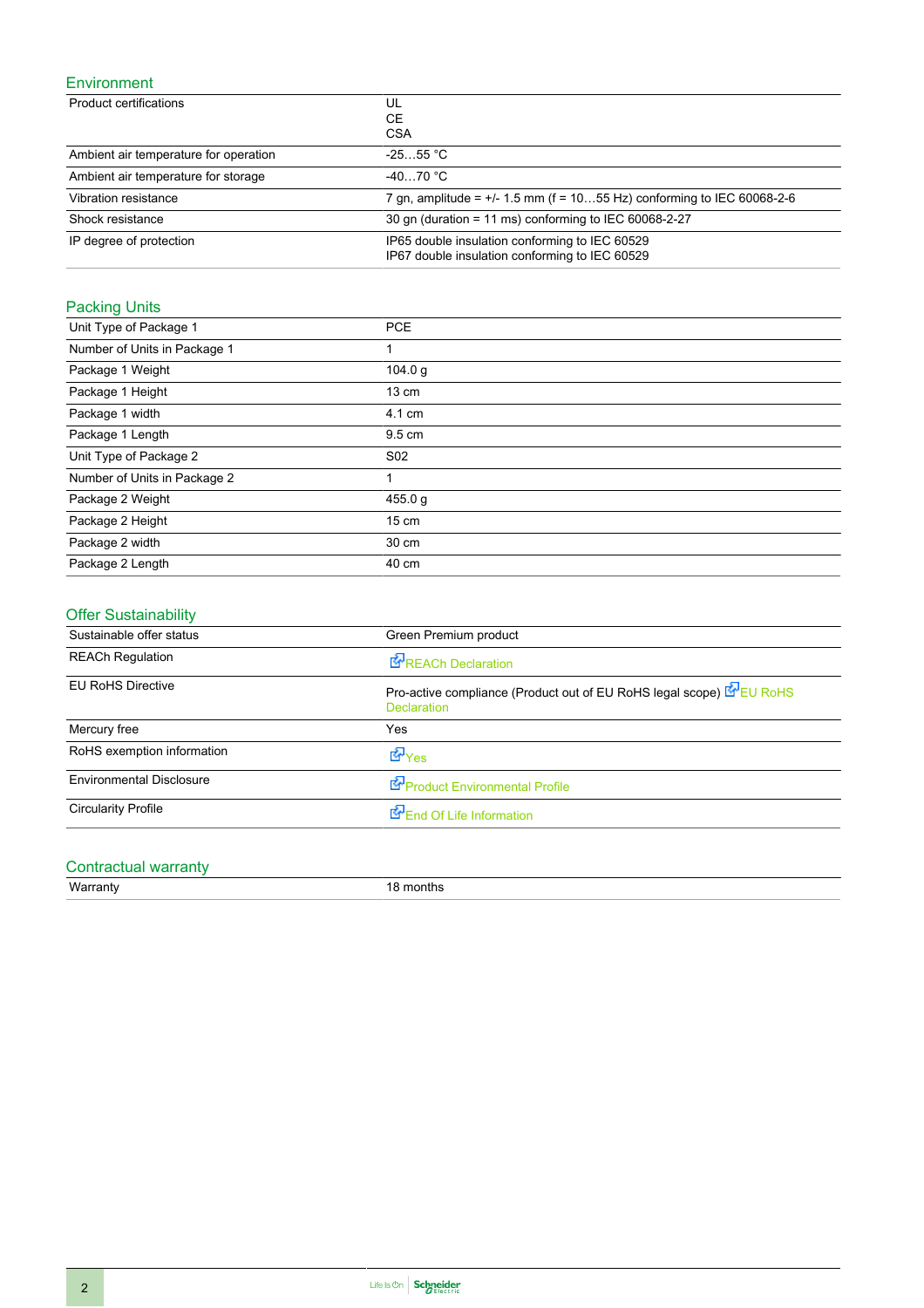Product data sheet Dimensions Drawings

# XUB2ANBNL2R

**Dimensions** 

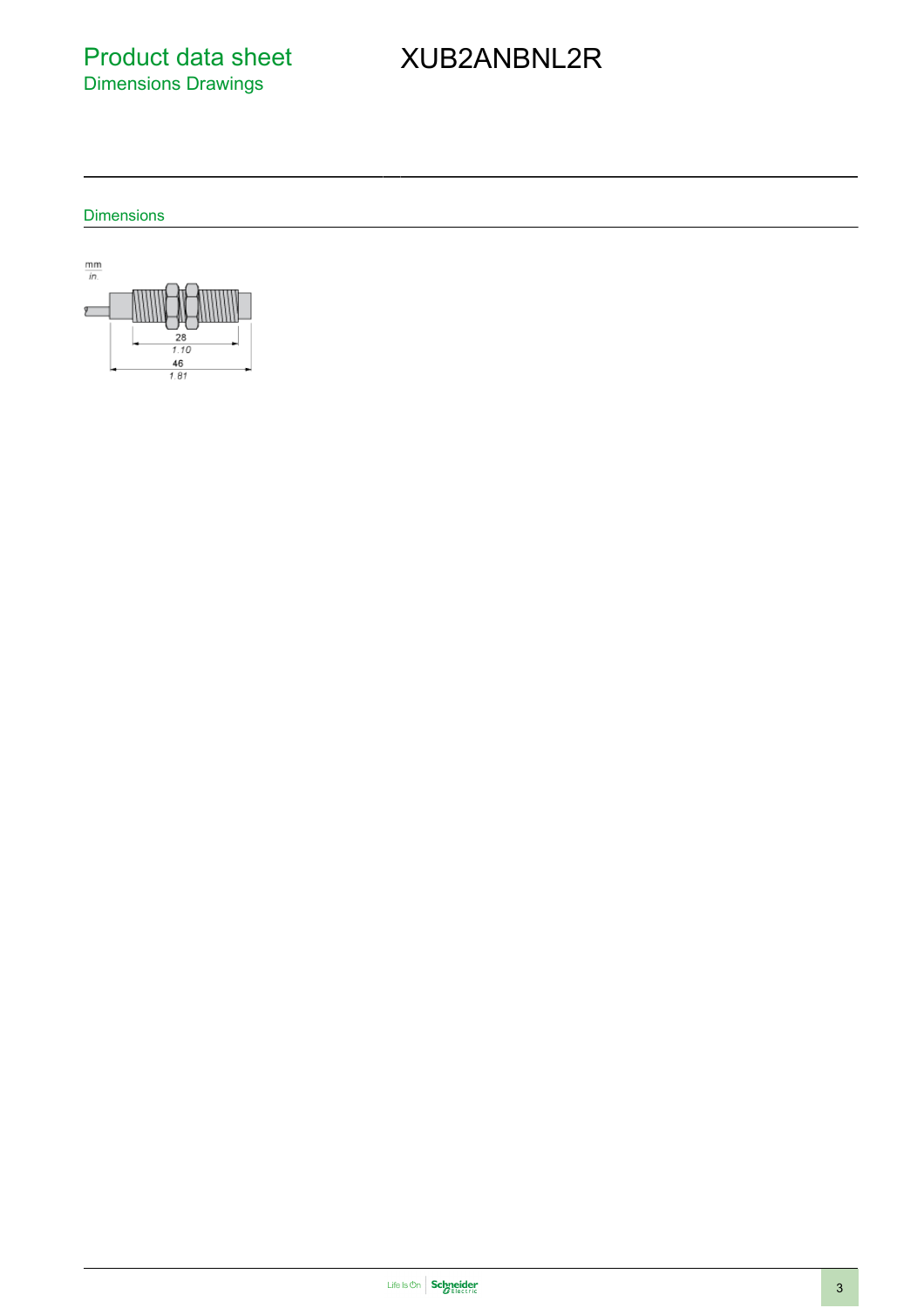# XUB2ANBNL2R

#### Wiring Schemes

#### NPN Outputs